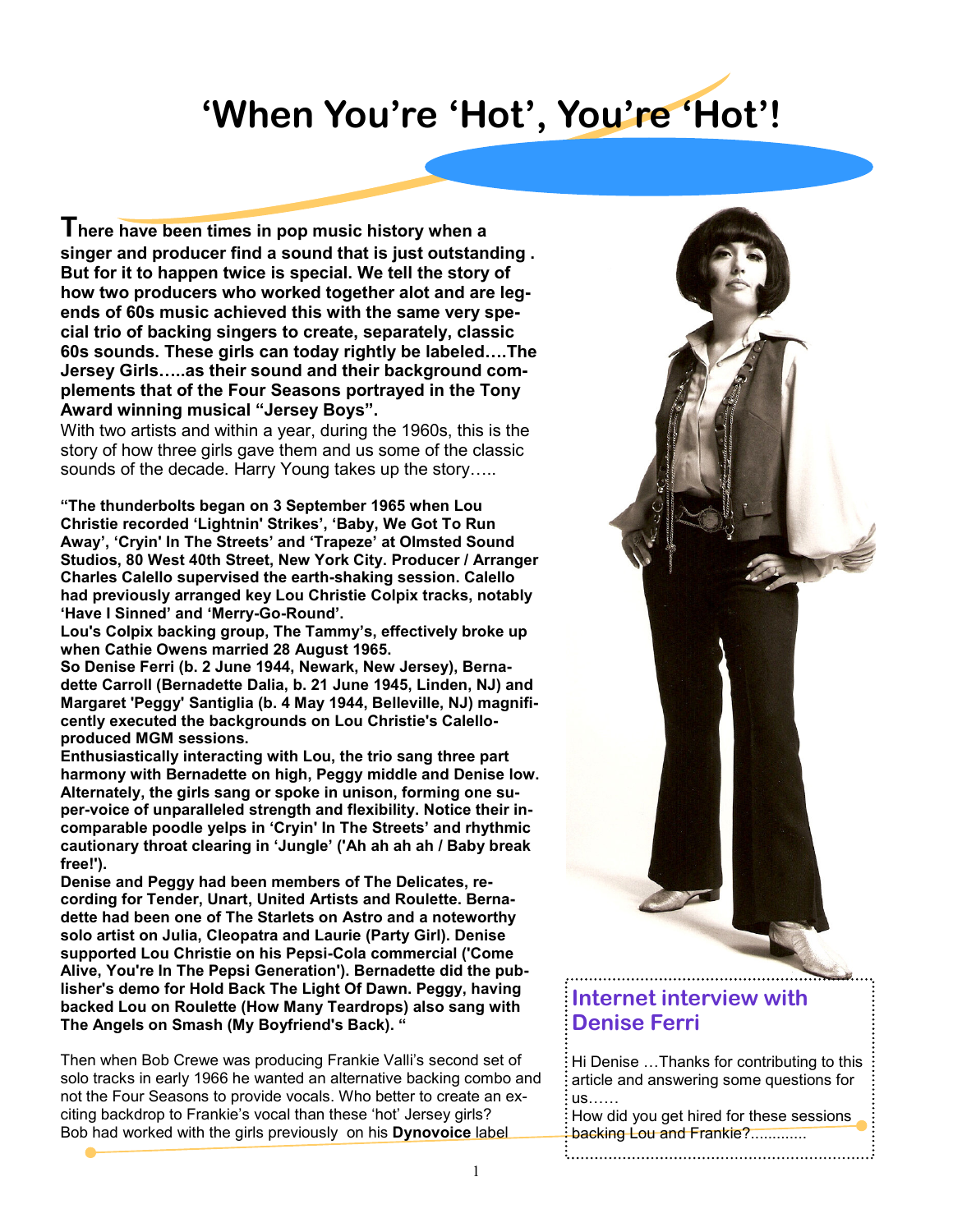(213 and 220) releases in 1966. Bob Gaudio had produced 'Give Her Up Baby/ Come Closer' and 'We'll Be Makin' Out/Lucky Day" as Jessica James and The Outlaws with Lou Christie on backing vocals for this latter A side. So with Charles Calello now signed up exclusively to Columbia…he set about the sessions with Frankie and the girls and Herb Bernstein arranging. Three classic sounds would come out of these sessions.

'Cry For Me' (Smash S-2015) is one of the previously little heard and least appreciated of Bob Gaudio penned songs which is now featured every night in Jersey Boys. In the play it is used to show the Four Seasons coming together for the first time on a song written by Bob Gaudio before 'Sherry'. Although it is unclear when Bob wrote this song it probably post-dates that 'theatrical' timing as it first appeared on the 'B' side of a Chollie Maye 45 (Gold 212) in 1964 with the same structure and an arrangement by Charles Calello. This version by Frankie however achieved a totally different feel. The opening by Frankie soon moves on to the verses with the girls 'ooo-ooooh' harmonies and their 'don't cry baby' chants lifting this ballad to great heights. A superb and often over-looked song. The other outstanding female backed song from these 1966 sessions was the excellent song 'The Proud One' (Crewe - Gaudio), a subsequent hit when covered in the 70s by The Osmonds. The original by Frankie was actually released in October 1966 (Philips 40407). The girls join this piano backed opening with their 'do-dodoo's' before Frankie sings with an ache in his voice as he proclaims he is 'not the proud one' with superb harmonizing vocals from the girls on the songs main hook, and to close Frankie's falsetto rises up before the dramatic vocal ending with counterpoint chanting from the girls.

But it is the third song that sets their vocal style apart as a key piece of music history. The song 'You're Ready Now' (Smash S-2015), released in March 1966, backed with 'Cry To Me' appears in the 2007 Frankie Valli and The Four Seasons ' CD box set 'Jersey Beat' and I was privileged to write the sleeve note for that set. (see next page)

Charles Calello confirms the special feel of these sessions and adds…."I don't think I could add anything to what you already know except that whenever Peggy, Denise and Bernadette showed up the guys went wild. They were just very stereo-type Jersey Girls and "hot" looking too."

This Northern Soul anthem starts with the girls call to everyone to get on the dance floor....'you're ready now...you're ready now'....repeated until Frankie 's opening verse ..." when I saw you, you were too young, to hang around where the hippies hung, to swing and dance where the swingers swung…but you're ready now" and the arrangements of xylophone and brass carry us away. Then the counter chanting between the 'Jersey Boy' and the 'Jersey Girls' in the break just destroys our resistance. When you're 'hot' you're 'hot'!

Although on the 1971 tour of the UK the Four Seasons did this number live…it just didn't work. The backing vocals couldn't be created without …the Jersey Girls. Nobody has successfully covered it and one listen tells you why…it is perfect. It is a track that only worked because the arrangement, the singer and the backing came together to create a unique synergy.

Now their sound is a part of club history and will never die. The 'Jersey Girls' who played such a key part in creating that sound with both Lou Christie and Frankie Valli deserve to be recognized.



Denise. We were all very close to the Four Seasons and Charles Calello…. so we were hired mostly through them for the mid 60's sessions. We just loved working with Charlie...we did quite a lot of work for him…….even a fantastic session with Patty Duke.

What had you been doing prior to these sessions? Denise. *Prior to these sessions I was doing* lots of demos for Tommy Devito of the Four Seasons, as well as commercials……the one I am most proud of is the Shop-rite can can commercial which ran for seven years...I was also earning my teaching degree…..in Early Childhood Education..

How did you create the similar sound in the studio with these two artists............

Denise. I really can't say, except we had great timing, and had a lot of energy…… and harmony came naturally to us. We sounded great with Frankie Valli and Lou Christie, because somehow we had the ability to take on the tone of their voice……which resulted in a great, strong sound.

How did you find working with Bob Crewe.? Denise. I remember working with him with Frankie Valli. Bob knew the sound he wanted. He may have been somewhat instrumental in getting the counterpoint vocals with Frankie together...but then we naturally sang that way…….after all we are the Jersey Girls...ha ha..

How do you recall your work during those years Denise. I am so honored to have been part of Rock and Roll history..and helping in creating a sound that made hits..I love singing, and I especially loved being a "back-up singer"



Compiled by Ken Charmer with the help of Harry Young, Charles Calello and Denise Ferri July 2007